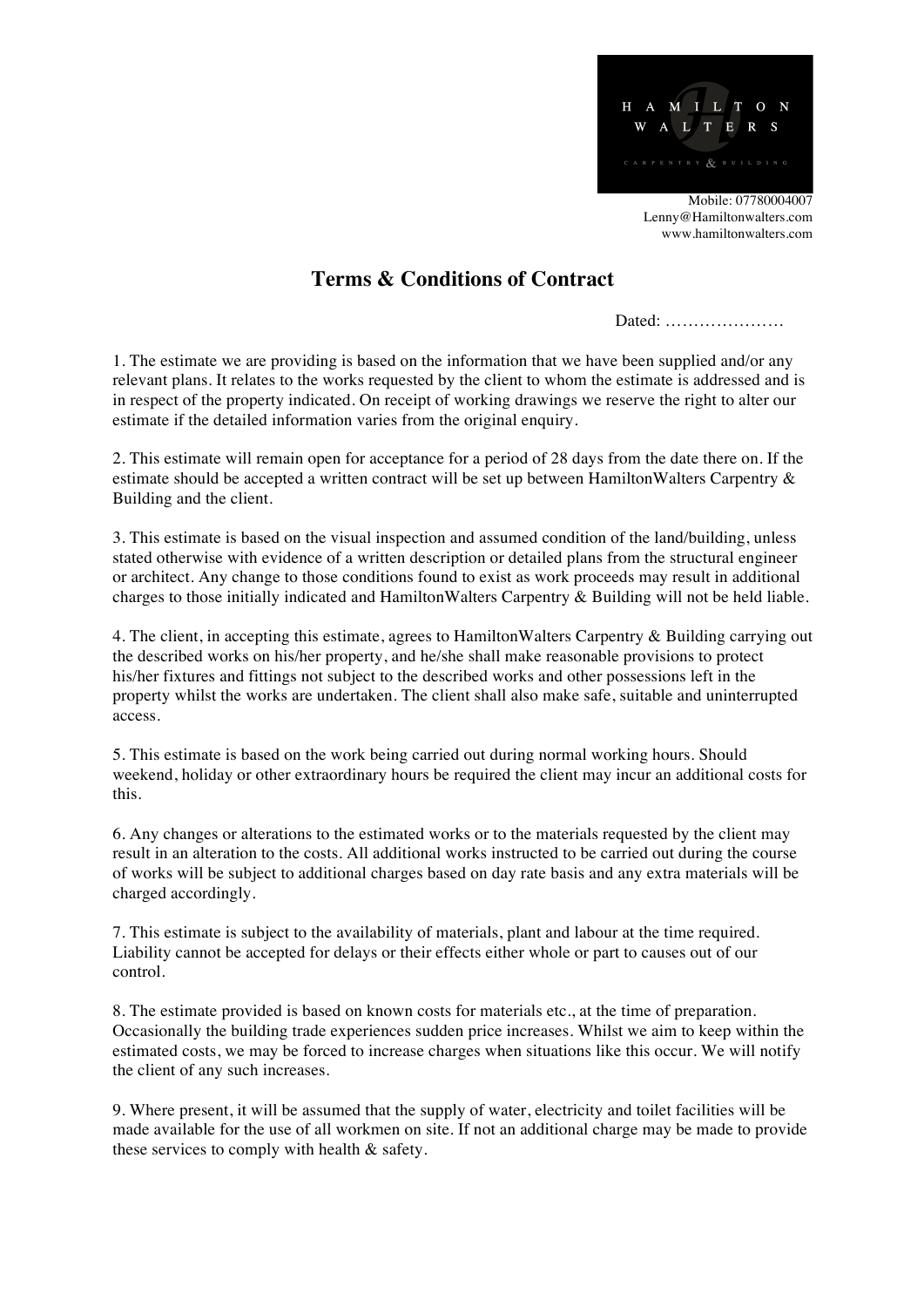

10. This estimate is based on the information given with the enquiry on all services either underground or above. We would expect the client to be in receipt of all service drawings and all services located prior to any excavation taking place. No liability of damage to services will be paid by HamiltonWalters Carpentry & Building.

11. HamiltonWalters Carpentry & Building shall not be held liable for any works undertaken at the client's instructions if that work requires planning or other consents, which the client has not obtained. It is the responsibility of the client to apply for and pay all appropriate fees, for such consent prior to the commencement of works.

12. HamiltonWalters Carpentry & Building aims to carry out works to a very high standard and in accordance with current legal and building regulations. Any changes to the regulations, which were not in existence at the date of this contract, HamiltonWalters Carpentry & Building will not be liable for.

13. All visitors to the site where works are being carried out including owners of the property do so at their own risk. HamiltonWalters Carpentry & Building will not accept any liabilities for injury should an accident occur.

14. Payment terms:

A payment plan will be agreed upon and signed by the client and ourselves before any work commences and a deposit of 15% will be required before start date.

15. Terms of final payment are strictly 15 days from the date of invoice. Late payment may result in an interest charge calculated on a daily basis and/or a statuory demand being issued. If you do not apply to set aside within 18 days or otherwise deal with this demand as set out in the notes within 21 days after its service on you, you could be made bankrupt and your property and goods taken away from you.

16. Any disputes with the invoice must be raised in writing within 7 days of the date of invoice. Failure to do this will result in the full invoice amount being made payable.

17. Retension of title - We remain the owner of all goods supplied until such time as these and all other sums owed by the buyer to the seller are paid in their entirety. This contract is to be terminated immediately upon client insolvency and payment for any goods to become immediately due and payable.

I hereby agree to the terms and conditions stated.

|                      | Signature for and on behalf of<br>Hamilton Walters Carpentry & Building: |
|----------------------|--------------------------------------------------------------------------|
| <b>Customer Name</b> |                                                                          |
|                      |                                                                          |
|                      |                                                                          |
|                      |                                                                          |
|                      |                                                                          |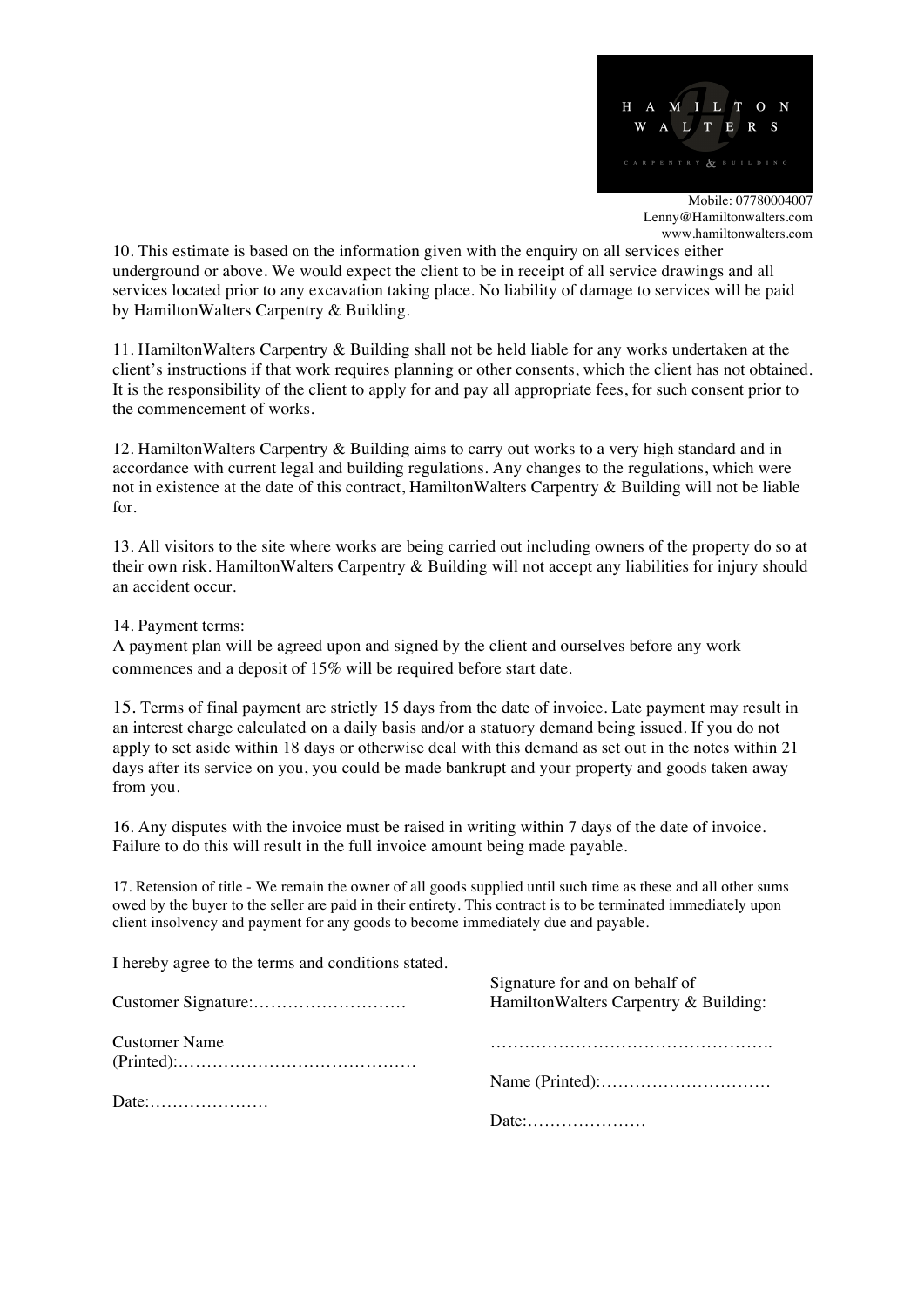

# **Early Start and Cancellation Rights**

This is to explain your rights under the Consumer Contracts (Information, Cancellation and Additional Charges) Regulations 2013. The law says we have to give you this information.

Under the Regulations, you have the right to cancel this contract within 14 days of making it, without giving any reason.

For all purposes at law, the contract between us is not made until you have agreed these terms, in hard copy, and we have agreed in writing to provide the services you want.

Whether or not you have paid any money to us at that time is relevant neither to the start of the contract nor your right to cancel.

### **How to instruct us to start immediately**

If you want us to start sooner than 14 days away, please complete the form below.

You can give this to us by hand or post or by email, but we must have it in writing. You may cut or tear off the form below or you can use your own words as long as your intention is clear.

In the meantime, we will contact you to confirm the contract between us and await 14 days before we start your work.

If you want to cancel later, whether or not you ask us to start work immediately, you may cancel this contract at any later time. To exercise this right to cancel, you must tell us you want to cancel. You must do this by a clear statement sent to us by post or e-mail to the address mentioned below:

Address: 6 Pembury Road, South Norwood, London, SE25 4UR Email: Lenny@hamiltonwalters.com

You may use the attached model cancellation form, but you can use your own words as long as your intention is clear.

If you cancel, you will save money only insofar as work has not been done. You must still pay us for materials and work done, even if you have had no benefit from it at the time when you cancel.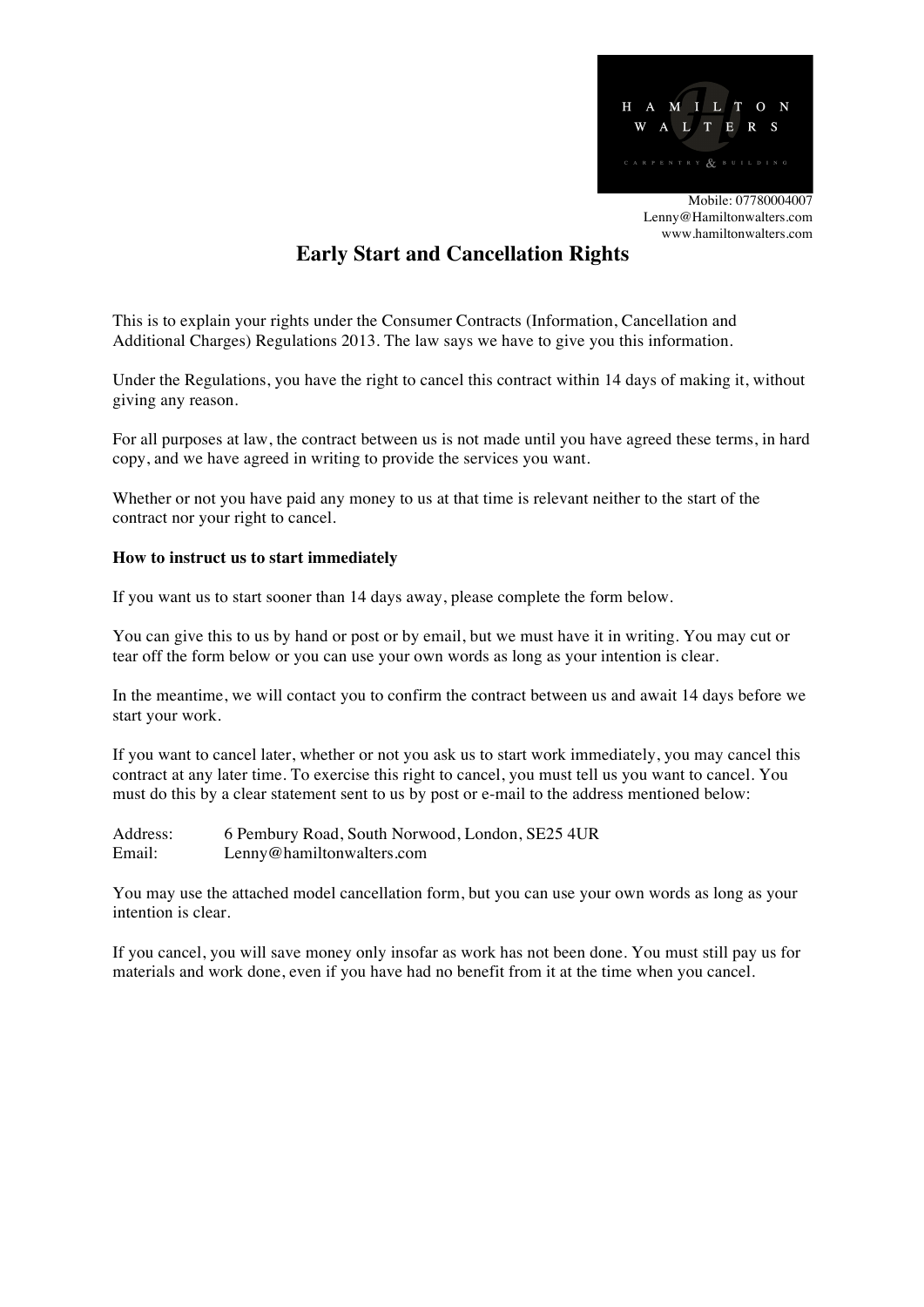

To: Lenny Hamilton Walters 6 Pembury Road South Norwood London SE25 4UR Lenny@Hamiltonwalters.com

## **Request to Start Work**

I / We hereby give notice that we would like you to start work (agreed in the contract) shortly we sign the agreement.

I / We confirm that you have explained that by signing this form we will lose our right to cancel our contract within 14 days.

I / We instruct you to start working for us as soon as you can.

Instructed on: …………………………….. Client name: …………………………….. Client address: ……………………………..

Signature: (If not via internet, signature must be on paper or in email message)

………………………………… Date: ……………………………..